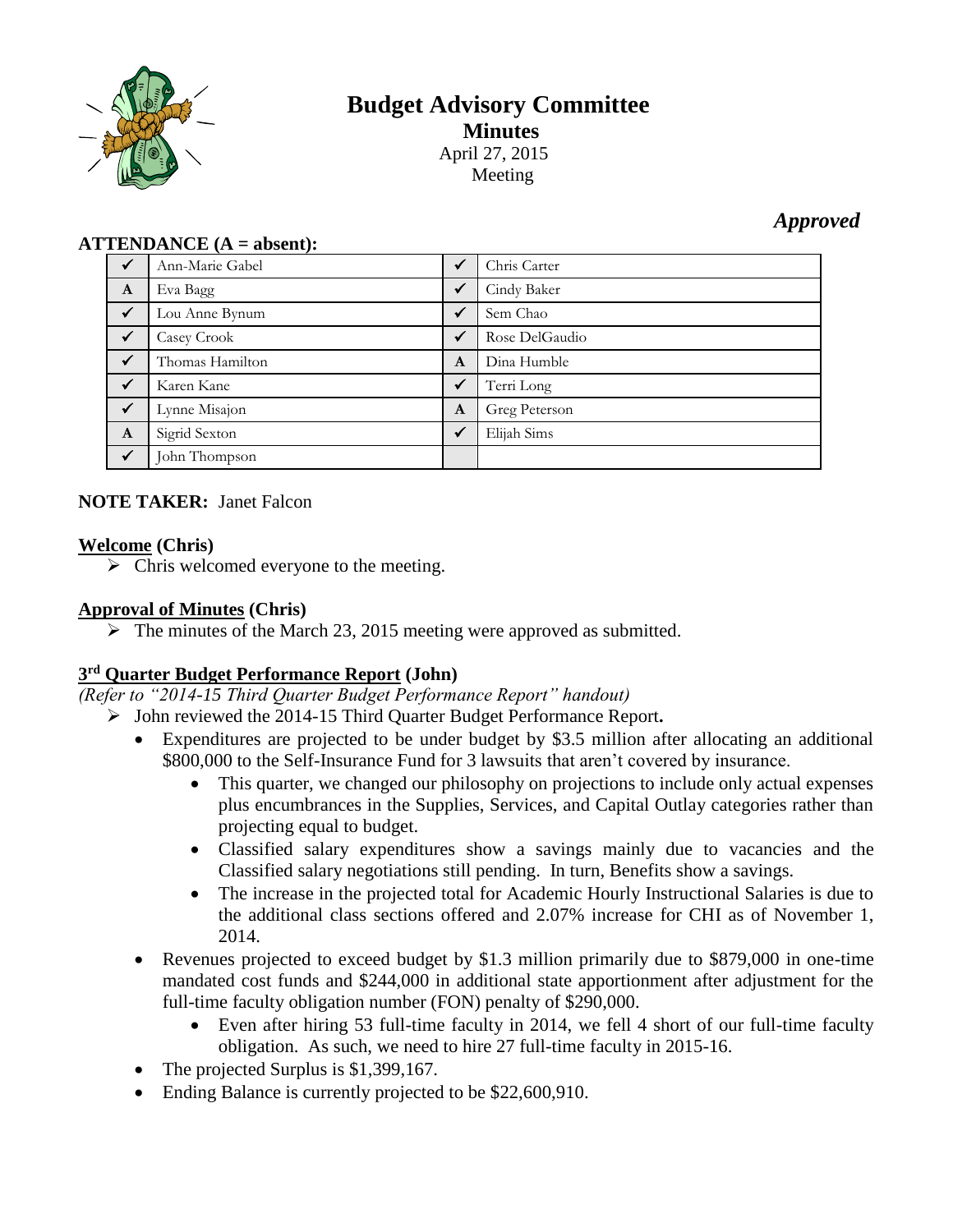### **BAC Minutes April 27, 2015 Page 2**

# **P-2 FTES Report (Ann-Marie)**

*(Refer to "FTES Analysis" handout)*

 Ann-Marie reviewed the FTES Analysis Report and provided an update for P2; listed below are the totals:

| <b>Current Year</b>          |               |           |               |                 |                      |               |               |  |  |  |
|------------------------------|---------------|-----------|---------------|-----------------|----------------------|---------------|---------------|--|--|--|
|                              | 2014-15       |           | Target to P-2 |                 | $(13/14$ to $14/15)$ |               |               |  |  |  |
|                              | <b>Target</b> | $P-1$     | $P-2$         | <b>Variance</b> | % Variance           | <b>Change</b> | $\frac{0}{0}$ |  |  |  |
| <b>Total FTES</b><br>Funded: | 20,700.00     | 20,307.18 | 20,407.44     | (292.56)        | $-1.41%$             | 497.31        | 2.50%         |  |  |  |
| Non-Credit                   | 129.87        | 157.00    | 157.00        | 27.13           | 20.89%               | 19.99         | 14.59%        |  |  |  |
| Enhanced                     | 106.07        | 227.63    | 227.63        | 121.56          | 114.60%              | 130.27        | 133.80%       |  |  |  |
| Non-Credit                   |               |           |               |                 |                      |               |               |  |  |  |
| Credit                       | 20,071.24     | 19,922.55 | 19,922.55     | (148.69)        | $-0.74\%$            | 246.79        | 1.25%         |  |  |  |
| <b>Total Funded</b>          | 20,307.18     | 20,307.18 | 20,307.18     | 0.00            | $0.00\%$             | 397.05        | 1.99%         |  |  |  |

- We plan to borrow 784.00 FTES from Summer of 2015 to meet our goal. The amount will be adjusted accordingly if needed in July depending whether we get funded for these at P-2 or not. If not funded, we will adjust down at our annual report.
- As of P-2, we show 100.26 Unfunded FTES.
- Summer enrollment targets were discussed and the barriers involved with LBUSD students enrolling for summer school, specifically assessment tests and deadlines for enrolling.

# **Assumptions & Implications** (John)

*(Refer to "2015-2016 Tentative Budget Assumptions and Implications" handout)*

- $\triangleright$  John reviewed the changes to the Budget Assumptions and Implications. The Tentative Budget will be presented at the June Board meeting. Some of the highlights are listed below:
	- The growth revenue was adjusted; funded FTES amounts were updated to 20,555 while the target remains the same of 20,680.83; the base allocation increase was changed to 2.00%; health and welfare benefit costs were updated as well as the rate for PERS.
- $\triangleright$  It was agreed to accept the revised Tentative Budget Assumptions and Implications as presented.

# **Apportionment Projection for 2015-16 (John)**

*(Refer to "Apportionment Calculation – Budget 2015-2016 Jan. Budget Estimates" handout)*

- $\triangleright$  John reviewed the 2015-16 Apportionment Calculation. The Adjusted Computational Revenue is \$105,279,665.
	- The calculated 2015-16 Total Base Revenue is \$103,534,087.